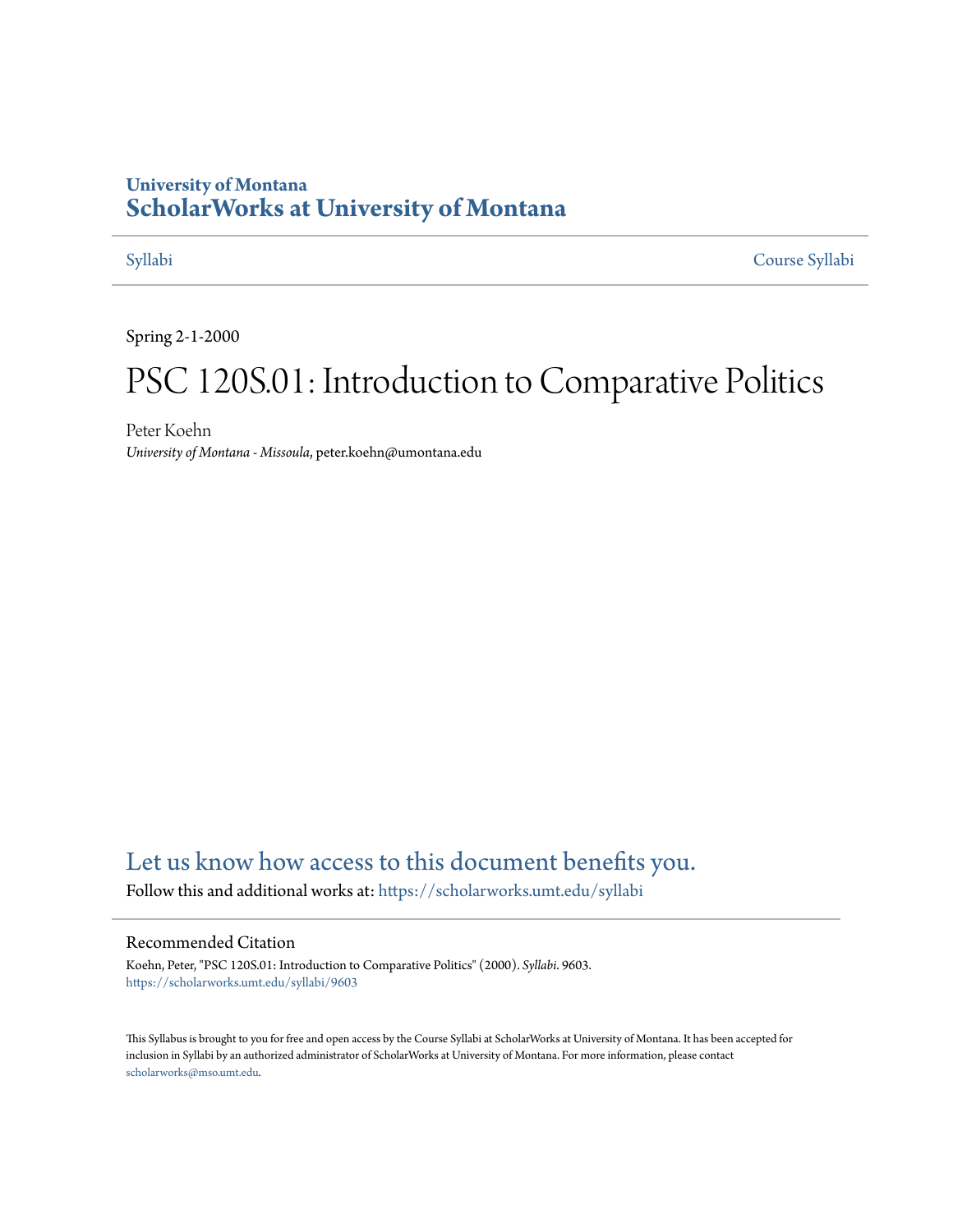PSc 120 (3cr) *Introduction to Comparative Politics*  Spring 2000

Peter Koehn Office: LA 416 x5294 M 2-3; W 11-12, 2-4; and by appointment

#### **Course Description**

Introduction to the cross-national and comparative study of contemporary political systems. Focus on structural/behavioral similarities and differences, common and diverse aspirations/struggles, and on domestic-foreign linkages. Reference to major illustrative countries in Europe, the Middle East, Asia, Africa, and Latin America.

#### **Course Objectives**

By the end of the course, students should understand patterns of governance and political trends around the world, be able to explain similarities and differences among key political systems, be familiar with different theoretical and analytical approaches to the comparative study of political systems, and be capable of interpreting current events based on sound conceptual understanding and empirical grounding. This course also is intended to provide the basic grounding for advanced study of comparative politics at the upper-division level.

#### **Required Texts**

Thomas M. Magstadt. *Nations and Governments: Comparative Politics in Regional Perspective.* **[NG]** Third edition. N.Y.: St. Martins, 1998.

Christian Soe (ed.). *Comparative Politics 98199.* **[CG]** Guilford: Dushkin/McGraw-Hill, 1998.

#### **Course Requirements**

Students are expected to complete readings on schedule, to attend class regularly, and to participate in class discussions and debates. Assessment will be based on the following: ·

*Class participation* - including group discussions/debates =**30%** *Mid-term examination* =**30%** *Final examination* = **40%**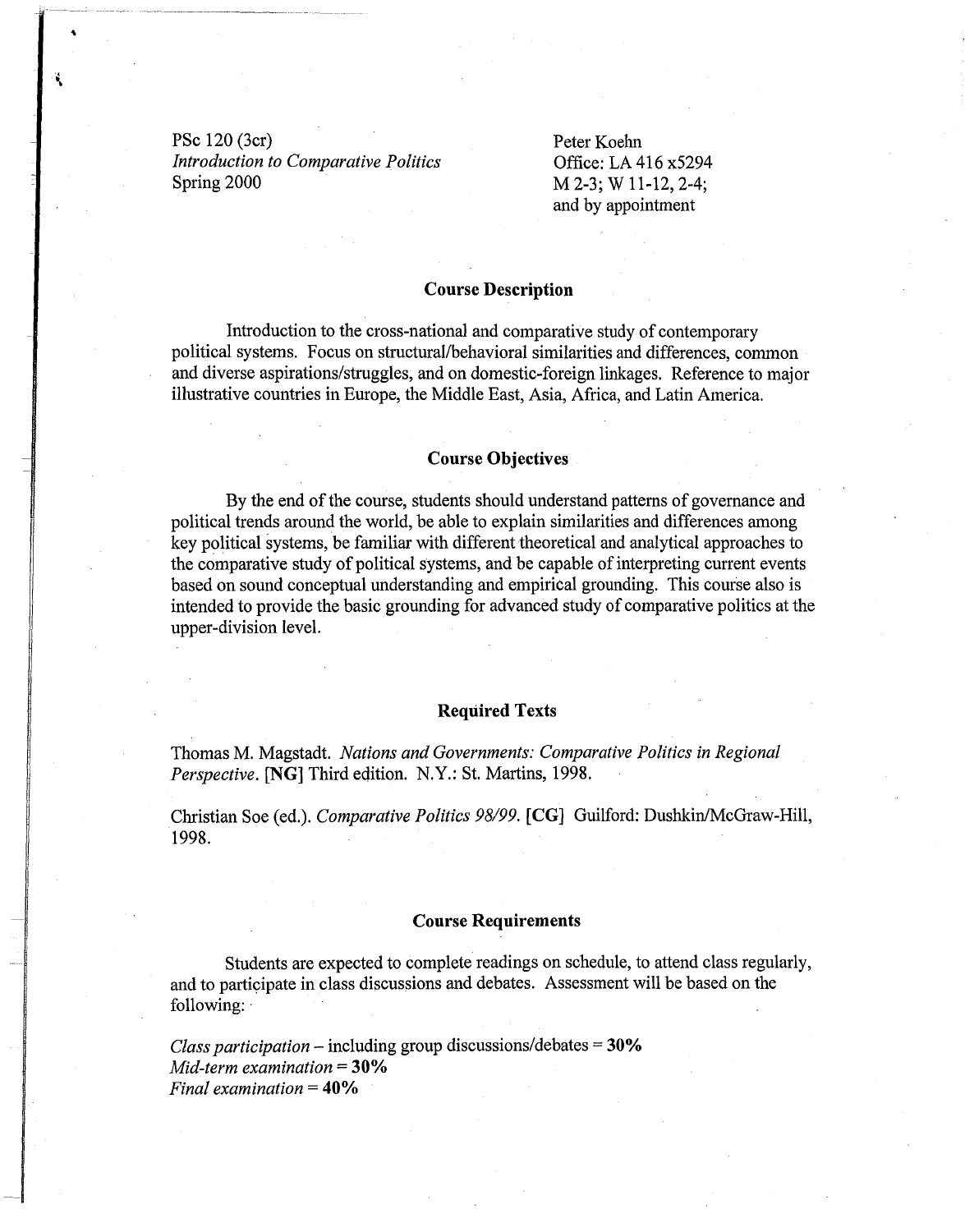## Course Outline and Reading Assignments

## Part I: *Overview*

..

| 24-28 Jan | A. Comparing political systems<br>$*NG$ , Chpt 1                                              |
|-----------|-----------------------------------------------------------------------------------------------|
| 31 Jan    | B. Forms of government; legislative and executive structures<br>$*NG$ , Chpt 2                |
| 2 Feb     | C. Development and underdevelopment<br>$*NG$ , Chpt 3                                         |
| 4 Feb     | D. Global and tribal tendencies<br>$*CP, #54$<br>*Salman Rushdie, "Influence Overload" (1999) |
| 7 Feb     | E. The individual as political actor                                                          |

## Part II: *Western Europe*

| 9, 11 Feb | A. Britain/France/Germany<br>*NG, pp. 81-96; Chpt 5<br>$*CP, \#2, 3, 4, 6, 11, 13, 14.15$                                                                                                   |
|-----------|---------------------------------------------------------------------------------------------------------------------------------------------------------------------------------------------|
| 14 Feb    | Group debate preparation<br>*Pat Williams, "Generation Knowledgeable, But Inarticulate" (1999)                                                                                              |
| 16 Feb    | B. The French "alternative"<br>$*CP, #16,17,22,23$<br>*S. Daley, "French See a Hero in War on McDomination" (1999)<br>*C. Marquis, "Viva La Difference, and Le Big Mac" (1999)              |
| 16 Feb    | C. EU and Euro<br>$NG$ , Chpt 6<br>*C. Whitney, "All Commissioners of EU Give Resignations" (1999)                                                                                          |
|           | 18,23,25 Feb D. Debates 1-5<br>*CP, #28,30,31, 22, 23, 32, 33, 34,35,36<br>*W. Hage, "Swedish Party Pledging Expanded Welfare Gains" (1998)<br>*E. Andrews, "New Swedish Prosperity" (1999) |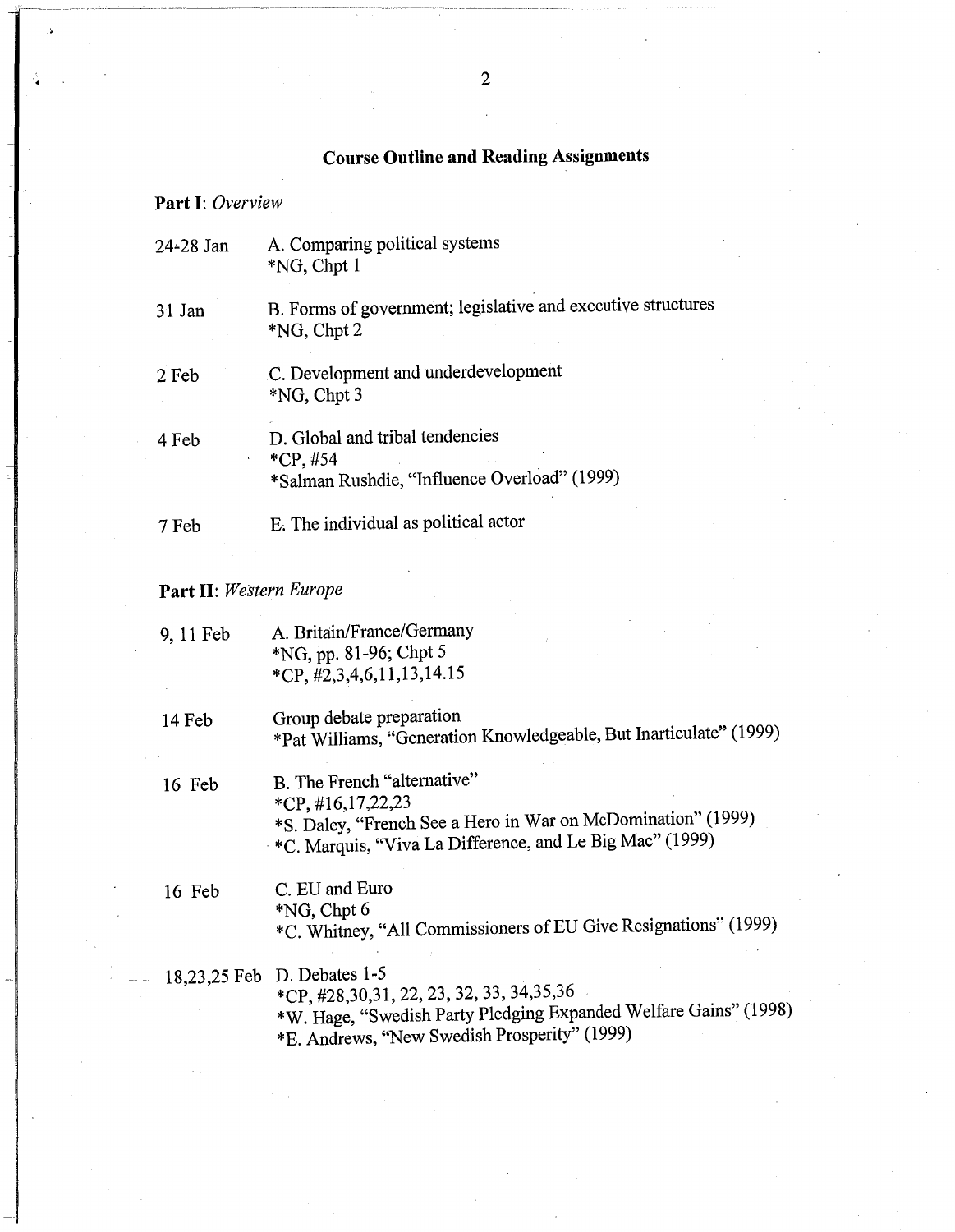### **Part** III: *Russia and East/Central Europe*

- 28 Feb A. Russia and Ukraine \*NG, pp. 165-168; Chpt 8; Chpt 9 \*M. Wines, "Struggling Ukraine Teeters between East & West" (1999)
- 1 March B. Debate 6 \*CP, #37,38 \*D. Sanger, "House Testimony" (1999) \*S. Myers, "Albright Warns Russians to Battle Corruption" (1999) 1 March C. Post-breakup Czechoslovakia and Yugoslavia
- \*NG, pp. 192-196, 239-253

#### **Part** IV: *The Middle East*

3 March A. Israel and the Palestinian Question \*NG, pp. 270-277, 290-292; Chpt 12 \*J. Greenberg, "Likud Decides Not to Join Coalition" ( 1999)

3 March B. Debate 7

- 6 March C. Iraq and Iran \*NG, pp. 296, 322-326 \*"Moderates Win Local Elections across Iran" (1999)
- **8 March Mid-term examination**

**Part** V: *Asia* 

- 10 March A. Overview \*NG, pp. 333-339, 361-362, 384-390 \*Indonesia news clips (1999) \*S. Kinzer, "Caspian Lands Back Pipeline Pushed by West" (1999)
- 13, 15 March B. China \*NG, pp. 344-348, 364-372, 391-398 \*E. Eckholm, "In China's Boom, Rural Poor ..." (1999) 17 March *Democracy in China: A Billion Small Voices* video
- 27 March C. Hong Kong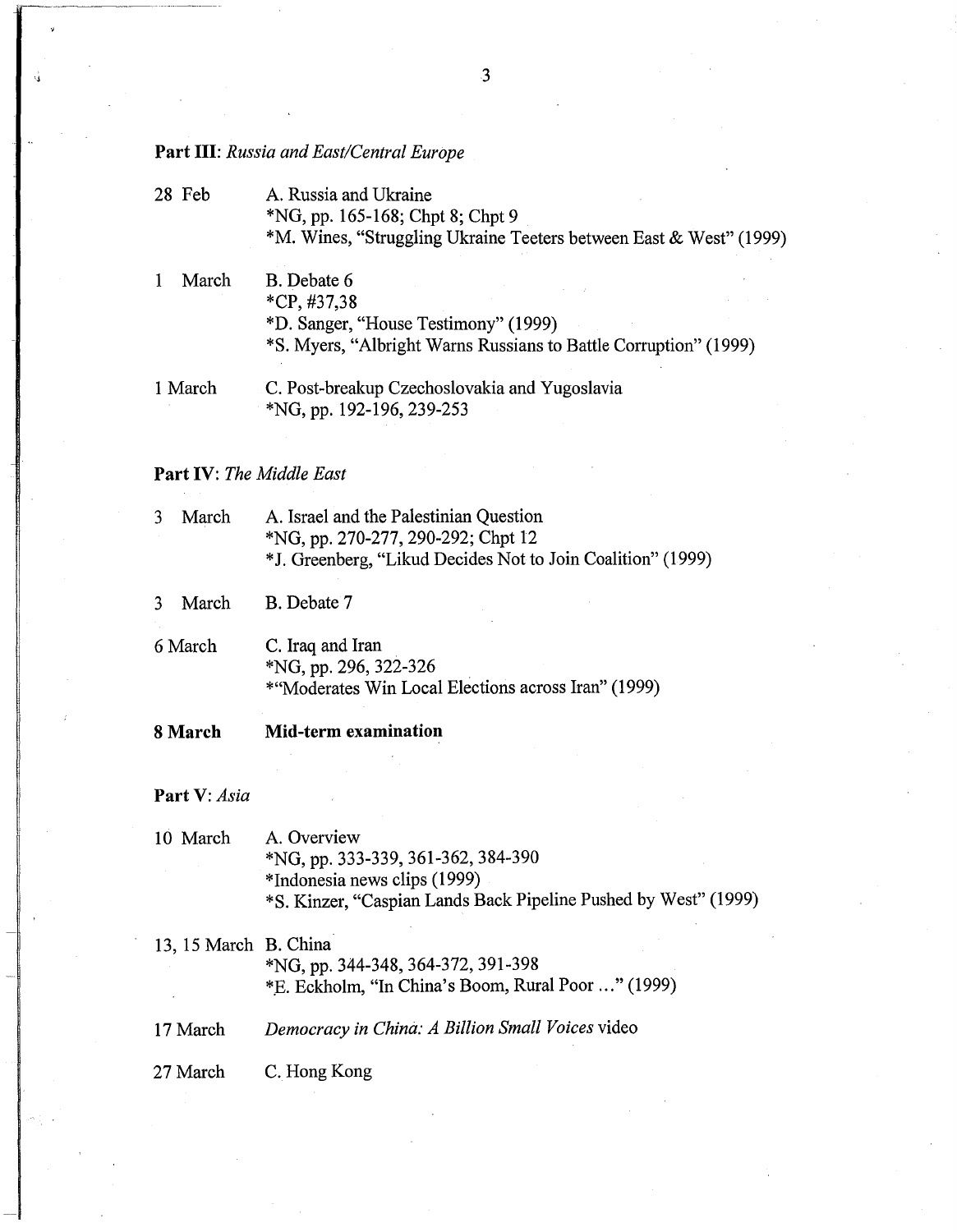29, 31 March D. Debates 8-10 \*CP, #45,46,48,49 \*"Asian Rebound Derails Reform" (1999) \*"Watching China's Big Board" (1999)

3 April E. Japan \*NG, pp. 348-352, 372-376, 398-407 \*CP, #20

5 April F. India *OfSnakes* & *Software: India at Crossroads ofChange* video \*NG, pp. 352-355, 377-382, 407-413 \*C. Dugger, "Hindu-first Party Wins Solid Victory" (1999) \*CP, #47

7 April Group debate preparation

#### **Part** VI: *Sub-Saharan Africa*

| 10, 12 April | A. Colonialism and post-colonial political patterns            |
|--------------|----------------------------------------------------------------|
|              | <i>Poverty Complex video</i>                                   |
|              | $N$ G, Chpts 16, 17,18                                         |
|              | *"U.N. Report: Globalization Leaving Many Folks Behind" (1999) |

- · 14 April B. Namibia and South Africa \*NG, pp. 417, 460-461, 489-492 \*CP, #43 \*S. Daley, "South African Names Cabinet" (1999) \*P. Mwaura, "Namibia: making Democracy Work" (1999)
- 17 April C. Horn of Africa
- 17 April D. Nigeria \*NG, pp. 417, 458-460, 486-488
- 19 April E. Debates 11-12 \*CP, #44

### **Part** VII: *Latin America*

21 April A. Overview \*NG, pp. 499-504, 506-516, 528-530, 536, 545-551, 567-568 \*L. Rohter, "Ecuadorean Concessions"